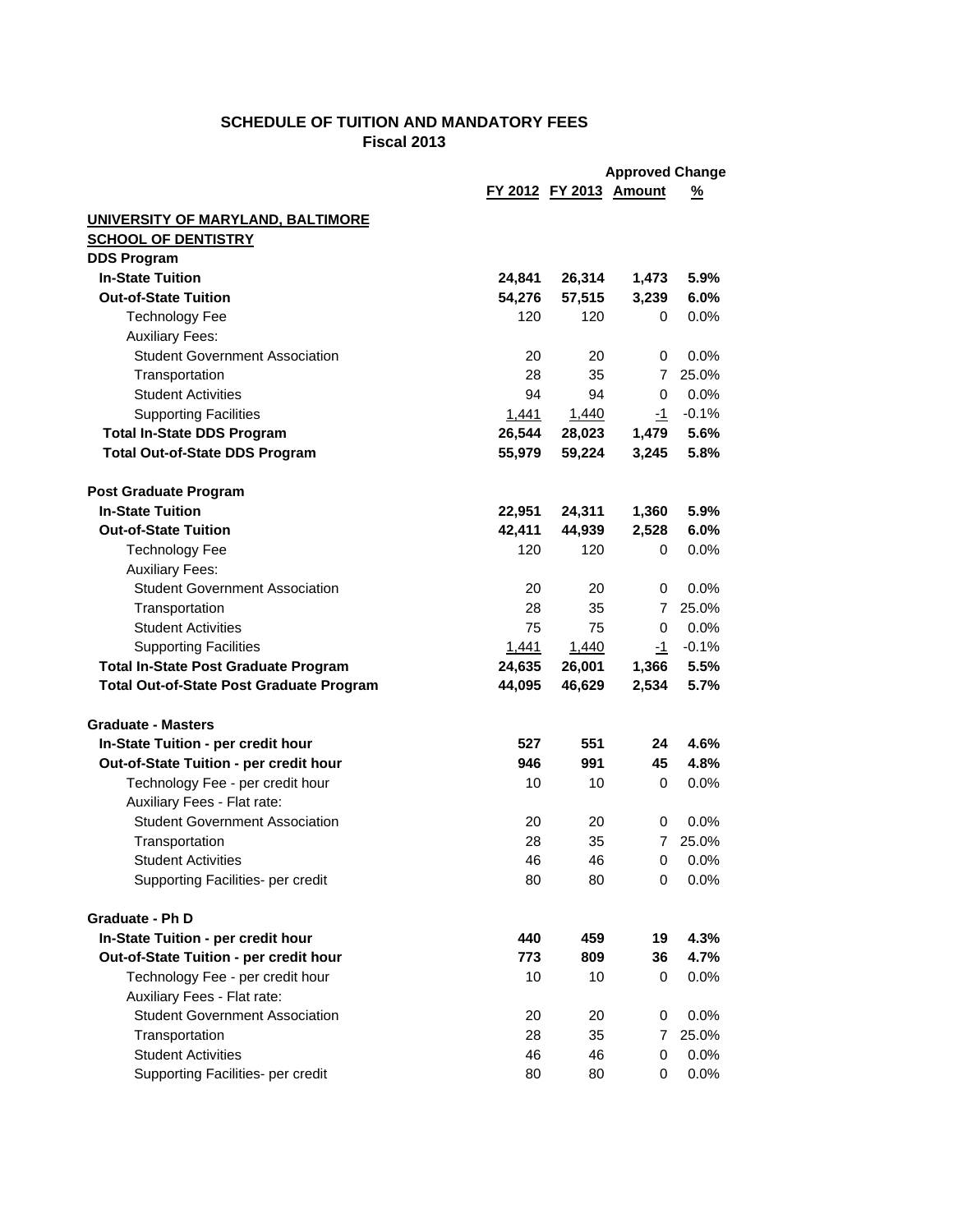| Dental Hygiene - Undergraduate             |        |        |                |         |
|--------------------------------------------|--------|--------|----------------|---------|
| <b>In-State Tuition</b>                    | 4,534  | 4,671  | 137            | 3.0%    |
| <b>Out-of-State Tuition</b>                | 20,874 | 22,116 | 1,242          | 5.9%    |
| <b>Technology Fee</b>                      | 120    | 120    | 0              | $0.0\%$ |
| <b>Auxiliary Fees:</b>                     |        |        |                |         |
| <b>Student Government Association</b>      | 20     | 20     | 0              | 0.0%    |
| Transportation                             | 28     | 35     | $\overline{7}$ | 25.0%   |
| <b>Student Activities</b>                  | 85     | 85     | 0              | 0.0%    |
| <b>Supporting Facilities</b>               | 1,441  | 1,440  | -1             | $-0.1%$ |
| <b>Total In-State Dental Hygiene</b>       | 6,228  | 6,371  | 143            | 2.3%    |
| <b>Total Out-of-State Dental Hygiene</b>   | 22,568 | 23,816 | 1,248          | 5.5%    |
| Dental Hygiene - Undergraduate             |        |        |                |         |
| In-State Tuition - per credit hour         | 319    | 329    | 10             | 3.1%    |
| Out-of-State Tuition - per credit hour     | 665    | 704    | 39             | 5.9%    |
| Technology Fee - per credit hour           | 10     | 10     | 0              | $0.0\%$ |
| Auxiliary Fees - Flat rate:                |        |        |                |         |
| <b>Student Government Association</b>      | 20     | 20     | 0              | 0.0%    |
| Transportation                             | 28     | 35     | 7              | 25.0%   |
| <b>Student Activities</b>                  | 57     | 57     | 0              | 0.0%    |
| Supporting Facilities- per credit          | 80     | 80     | 0              | 0.0%    |
| <b>SCHOOL OF LAW</b>                       |        |        |                |         |
| <b>Day Division</b>                        |        |        |                |         |
| <b>In-State Tuition</b>                    | 23,744 | 24,426 | 682            | 2.9%    |
| <b>Out-of-State Tuition</b>                | 35,023 | 36,043 | 1,020          | 2.9%    |
| Technology Fee - per credit hour           | 120    | 120    | 0              | $0.0\%$ |
| Auxiliary Fees - Flat rate:                |        |        |                |         |
| <b>Student Government Association</b>      | 20     | 20     | 0              | 0.0%    |
| Transportation                             | 28     | 35     | 7              | 25.0%   |
| <b>Student Activities</b>                  | 52     | 52     | 0              | 0.0%    |
| <b>Supporting Facilities</b>               | 1,441  | 1,440  | -1             | $-0.1%$ |
| <b>Total In-State Day Division</b>         | 25,405 | 26,093 | 688            | 2.7%    |
| <b>Total Out-of-State Day Division</b>     | 36,684 | 37,710 | 1,026          | 2.8%    |
| <b>Evening Division</b>                    |        |        |                |         |
| <b>In-State Tuition</b>                    | 17,792 | 18,304 | 512            | 2.9%    |
| <b>Out-of-State Tuition</b>                | 26,251 | 27,017 | 766            | 2.9%    |
| <b>Technology Fee</b>                      | 120    | 120    | 0              | $0.0\%$ |
| <b>Auxiliary Fees:</b>                     |        |        |                |         |
| <b>Student Government Association</b>      | 20     | 20     | 0              | 0.0%    |
| Transportation                             | 28     | 35     | 7              | 25.0%   |
| <b>Student Activities</b>                  | 39     | 39     | 0              | 0.0%    |
| <b>Supporting Facilities</b>               | 1,441  | 1,440  | -1             | $-0.1%$ |
| <b>Total In-State Evening Division</b>     | 19,440 | 19,958 | 518            | 2.7%    |
| <b>Total Out-of-State Evening Division</b> | 27,899 | 28,671 | 772            | 2.8%    |
| Day & Evening Division                     |        |        |                |         |
| In-State Tuition - per credit hour         | 749    | 769    | 20             | 2.7%    |
| Out-of-State Tuition - per credit hour     | 1,225  | 1,259  | 34             | 2.8%    |
| Technology Fee - per credit hour           | 10     | 10     | 0              | 0.0%    |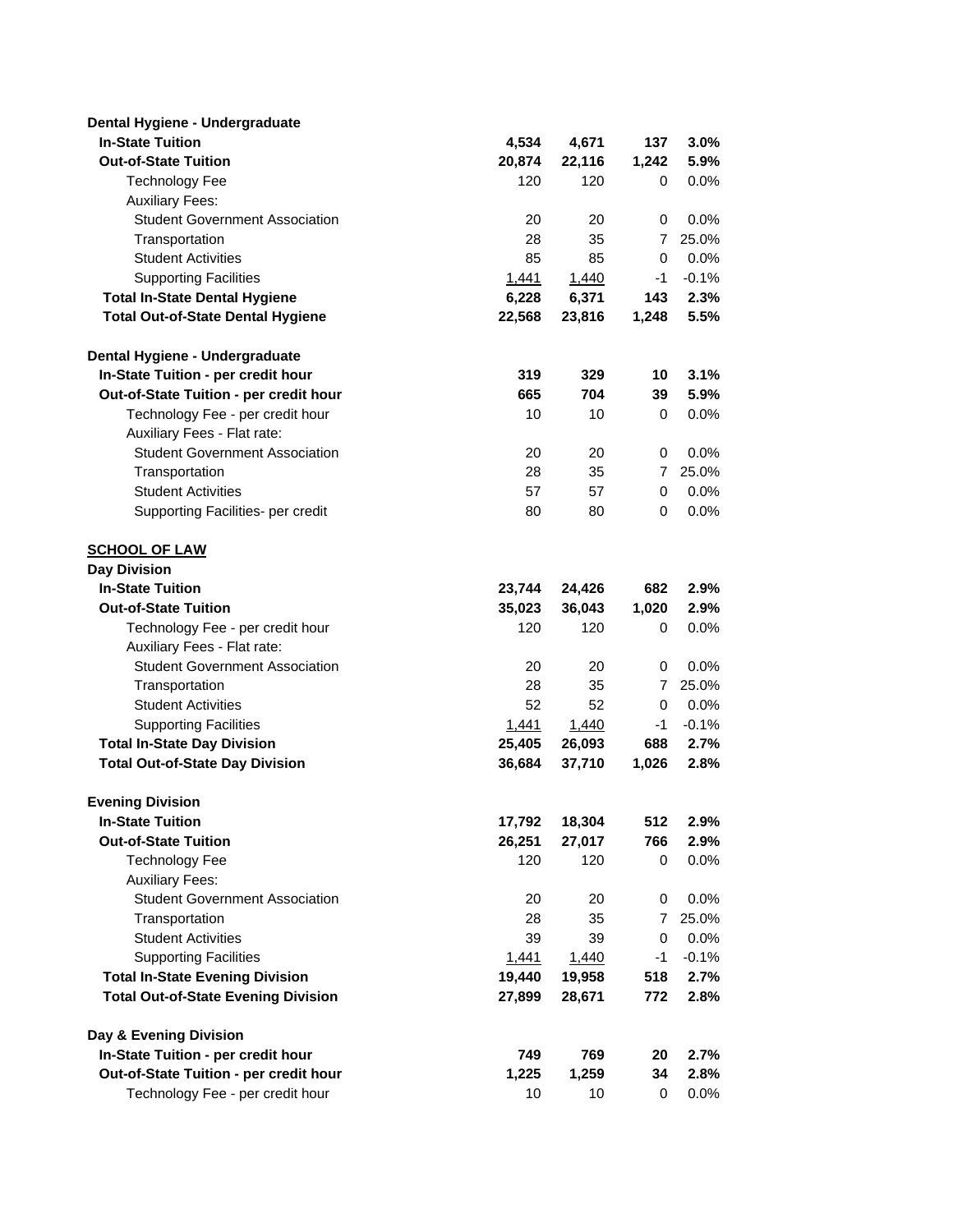| Auxiliary Fees - Flat rate:                  |              |        |                |         |
|----------------------------------------------|--------------|--------|----------------|---------|
| <b>Student Government Association</b>        | 20           | 20     | 0              | 0.0%    |
| Transportation                               | 28           | 35     | $\overline{7}$ | 25.0%   |
| Student Activities - Day                     | 52           | 52     | 0              | 0.0%    |
| <b>Student Activities - Evening</b>          | 39           | 39     | 0              | 0.0%    |
| Supporting Facilities- per credit            | 80           | 80     | 0              | 0.0%    |
| <b>SCHOOL OF MEDICINE</b>                    |              |        |                |         |
| M.D. Program                                 |              |        |                |         |
| <b>In-State Tuition</b>                      | 26,617       | 28,187 | 1,570          | 5.9%    |
| <b>Out-of-State Tuition</b>                  | 48,927       | 51,836 | 2,909          | 5.9%    |
| <b>Technology Fee</b>                        | 120          | 120    | 0              | 0.0%    |
| <b>Auxiliary Fees:</b>                       |              |        |                |         |
| <b>Student Government Association</b>        | 20           | 20     | 0              | 0.0%    |
| Transportation                               | 28           | 35     | $\overline{7}$ | 25.0%   |
| <b>Student Activities</b>                    | 81           | 81     | $\mathbf 0$    | 0.0%    |
| <b>Supporting Facilities</b>                 | <u>1,441</u> | 1,440  | -1             | $-0.1%$ |
| <b>Total In-State MD Program</b>             | 28,307       | 29,883 | 1,576          | 5.6%    |
| <b>Total Out-of-State MD Program</b>         | 50,617       | 53,532 | 2,915          | 5.8%    |
| <b>Medicine Graduate - Masters</b>           |              |        |                |         |
| In-State Tuition - per credit hour           | 527          | 551    | 24             | 4.6%    |
| Out-of-State Tuition - per credit hour       | 946          | 991    | 45             | 4.8%    |
| Technology Fee - per credit hour             | 10           | 10     | 0              | 0.0%    |
| Auxiliary Fees - Flat rate:                  |              |        |                |         |
| <b>Student Government Association</b>        | 20           | 20     | 0              | 0.0%    |
| Transportation                               | 28           | 35     | $\overline{7}$ | 25.0%   |
| <b>Student Activities</b>                    | 46           | 46     | 0              | 0.0%    |
| Supporting Facilities- per credit            | 80           | 80     | 0              | 0.0%    |
| Graduate - Ph D                              |              |        |                |         |
| In-State Tuition - per credit hour           | 440          | 459    | 19             | 4.3%    |
| Out-of-State Tuition - per credit hour       | 773          | 809    | 36             | 4.7%    |
| Technology Fee - per credit hour             | 10           | 10     | 0              | 0.0%    |
| Auxiliary Fees - Flat rate:                  |              |        |                |         |
| <b>Student Government Association</b>        | 20           | 20     | 0              | 0.0%    |
| Transportation                               | 28           | 35     | 7              | 25.0%   |
| <b>Student Activities</b>                    | 46           | 46     | 0              | 0.0%    |
| Supporting Facilities- per credit            | 80           | 80     | 0              | 0.0%    |
| <b>Master's Genetic Counseling</b>           |              |        |                |         |
| <b>In-State Tuition</b>                      | 13,782       | 14,317 | 535            | 3.9%    |
| <b>Out-of-State Tuition</b>                  | 22,849       | 23,747 | 898            | 3.9%    |
| <b>Technology Fee</b>                        | 120          | 120    | 0              | 0.0%    |
| Auxiliary Fees - Flat Rate:                  |              |        |                |         |
| <b>Student Government Association</b>        | 20           | 20     | 0              | 0.0%    |
| Transportation                               | 28           | 35     | 7              | 25.0%   |
| <b>Student Activities</b>                    | 57           | 57     | 0              | 0.0%    |
| <b>Supporting Facilities</b>                 | <u>1,441</u> | 1,440  | $-1$           | $-0.1%$ |
| <b>Total In-State Genetic Counseling</b>     | 15,448       | 15,989 | 541            | 3.5%    |
| <b>Total Out-of-State Genetic Counseling</b> | 24,515       | 25,419 | 904            | 3.7%    |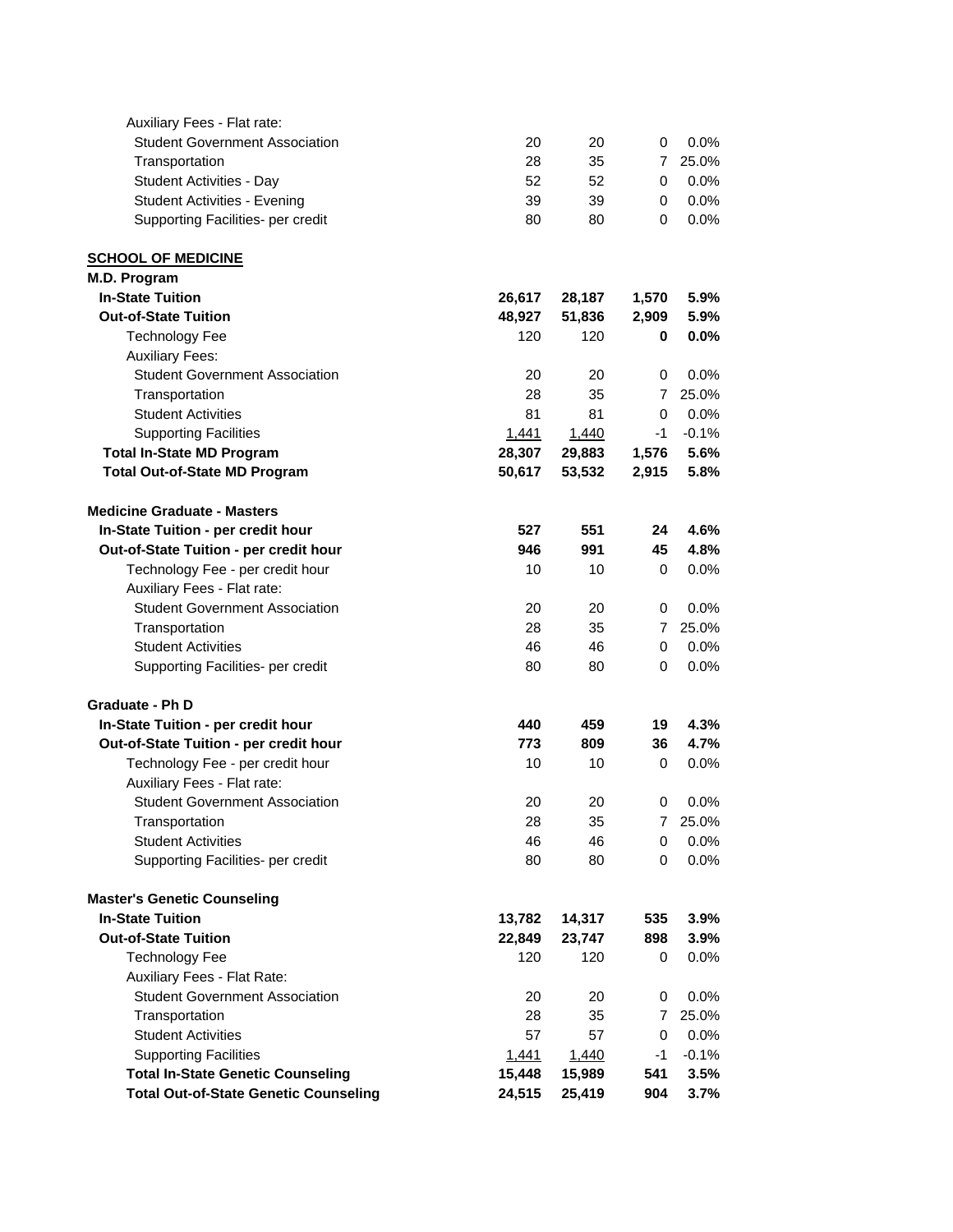| Medical & Research Technology - Undergraduate               |        |        |                |         |
|-------------------------------------------------------------|--------|--------|----------------|---------|
| <b>In-State Tuition</b>                                     | 6,631  | 6,822  | 191            | 2.9%    |
| <b>Out-of-State Tuition</b>                                 | 18,529 | 19,440 | 911            | 4.9%    |
| <b>Technology Fee</b>                                       | 120    | 120    | 0              | 0.0%    |
| <b>Auxiliary Fees:</b>                                      |        |        |                |         |
| <b>Student Government Association</b>                       | 20     | 20     | 0              | 0.0%    |
| Transportation                                              | 28     | 35     | 7              | 25.0%   |
| <b>Student Activities</b>                                   | 50     | 50     | 0              | 0.0%    |
| <b>Supporting Facilities</b>                                | 1,441  | 1,440  | $-1$           | $-0.1%$ |
| <b>Total In-State Medical &amp; Research Technology</b>     | 8,290  | 8,487  | 197            | 2.4%    |
| <b>Total Out-of-State Medical &amp; Research Technology</b> | 20,188 | 21,105 | 917            | 4.5%    |
| Medical & Research Technology - Post Baccalaureate          |        |        |                |         |
| <b>In-State Tuition</b>                                     | 10,311 | 10,805 | 494            | 4.8%    |
| <b>Out-of-State Tuition</b>                                 | 21,166 | 22,202 | 1,036          | 4.9%    |
| <b>Technology Fee</b>                                       | 120    | 120    | 0              | 0.0%    |
| <b>Auxiliary Fees:</b>                                      |        |        |                |         |
| <b>Student Government Association</b>                       | 20     | 20     | 0              | 0.0%    |
| Transportation                                              | 28     | 35     | 7              | 25.0%   |
| <b>Student Activities</b>                                   | 50     | 50     | 0              | 0.0%    |
| <b>Supporting Facilities</b>                                | 1,441  | 1,440  | -1             | $-0.1%$ |
| <b>Total In-State Medical &amp; Research Technology</b>     | 11,970 | 12,470 | 500            | 4.2%    |
| <b>Total Out-of-State Medical &amp; Research Technology</b> | 22,825 | 23,867 | 1,042          | 4.6%    |
| Medical Research Technology - Undergraduate                 |        |        |                |         |
| In-State Tuition - per credit hour                          | 319    | 328    | 9              | 2.8%    |
| Out-of-State Tuition - per credit hour                      | 665    | 697    | 32             | 4.8%    |
| Technology Fee - per credit hour                            | 10     | 10     | 0              | 0.0%    |
| Auxiliary Fees - Flat rate:                                 |        |        |                |         |
| <b>Student Government Association</b>                       | 20     | 20     | 0              | 0.0%    |
| Transportation                                              | 28     | 35     | 7              | 25.0%   |
| <b>Student Activities</b>                                   | 50     | 50     | 0              | 0.0%    |
| Supporting Facilities- per credit                           | 80     | 80     | 0              | 0.0%    |
| Medical & Research Technology - Graduate                    |        |        |                |         |
| In-State Tuition - per credit hour                          | 530    | 554    | 24             | 4.5%    |
| Out-of-State Tuition - per credit hour                      | 933    | 977    | 44             | 4.7%    |
| Technology Fee - per credit hour                            | 10     | 10     | 0              | 0.0%    |
| Auxiliary Fees - Flat rate:                                 |        |        |                |         |
| <b>Student Government Association</b>                       | 20     | 20     | 0              | 0.0%    |
| Transportation                                              | 28     | 35     | $\overline{7}$ | 25.0%   |
| <b>Student Activities</b>                                   | 50     | 50     | 0              | 0.0%    |
| Supporting Facilities- per credit                           | 80     | 80     | 0              | 0.0%    |
| <b>Physical Therapy - Doctorate (All PT Students)</b>       |        |        |                |         |
| In-State Tuition - per credit hour                          | 469    | 498    | 29             | 6.2%    |
| Out-of-State Tuition - per credit hour                      | 826    | 865    | 39             | 4.7%    |
| Technology Fee - per credit hour                            | 10     | 10     | 0              | 0.0%    |
| Auxiliary Fees - Flat rate:                                 |        |        |                |         |
| <b>Student Government Association</b>                       | 20     | 20     | 0              | 0.0%    |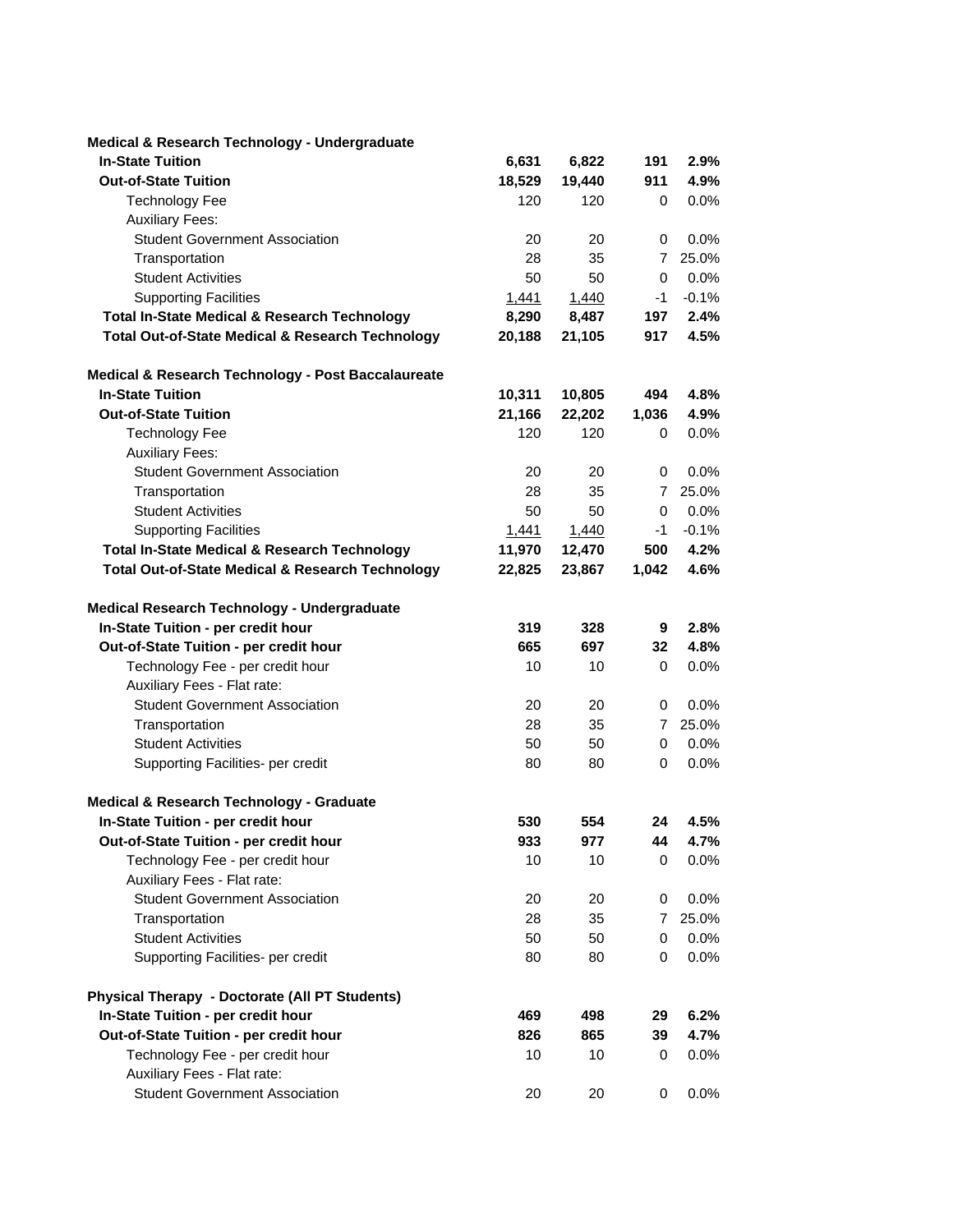| Transportation                                                  | 28       | 35       | 7           | 25.0%              |
|-----------------------------------------------------------------|----------|----------|-------------|--------------------|
| <b>Student Activities</b>                                       | 50       | 50       | $\mathbf 0$ | $0.0\%$            |
| Supporting Facilities- per credit                               | 80       | 80       | 0           | $0.0\%$            |
| <b>SCHOOL OF PUBLIC HEALTH</b>                                  |          |          |             |                    |
| <b>Master's in Public Health</b>                                |          |          |             |                    |
| In-State Tuition - per credit hour                              | 618      | 646      | 28          | 4.5%               |
| Out-of-State Tuition - per credit hour                          | 949      | 994      | 45          | 4.7%               |
| Technology Fee - per credit hour                                | 10       | 10       | 0           | $0.0\%$            |
| Auxiliary Fees - Flat rate:                                     |          |          |             |                    |
| <b>Student Government Association</b>                           | 20       | 20       | 0           | 0.0%               |
| Transportation                                                  | 28       | 35       | 7           | 25.0%              |
| <b>Student Activities</b>                                       | 46       | 46       | 0           | 0.0%               |
| Supporting Facilities- per credit                               | 80       | 80       | $\Omega$    | 0.0%               |
|                                                                 |          |          |             |                    |
| <b>SCHOOL OF NURSING</b>                                        |          |          |             |                    |
| Undergraduate                                                   |          |          |             |                    |
| <b>In-State Tuition</b>                                         | 7,297    | 7,498    | 201         | 2.8%               |
| <b>Out-of-State Tuition</b>                                     | 25,757   | 27,012   | 1,255       | 4.9%               |
| <b>Technology Fee</b>                                           | 120      | 120      | 0           | $0.0\%$            |
| <b>Auxiliary Fees</b>                                           |          |          |             |                    |
| <b>Student Government Association</b>                           | 20       | 20       | 0           | 0.0%               |
| Transportation                                                  | 28       | 35       | 7           | 25.0%              |
| <b>Student Activities</b>                                       | 60       | 60       | 0           | 0.0%               |
| <b>Supporting Facilities</b>                                    | 1,441    | 1,440    | -1          | $-0.1%$            |
| <b>Total In-State School of Nursing</b>                         | 8,966    | 9,173    | 207         | 2.3%               |
|                                                                 |          |          |             |                    |
| <b>Total Out-of-State School of Nursing</b>                     | 27,426   | 28,687   | 1,261       | 4.6%               |
| Undergraduate                                                   |          |          |             |                    |
| In-State Tuition - per credit hour                              | 319      | 328      | 9           | 2.8%               |
| Out-of-State Tuition - per credit hour                          | 665      | 697      | 32          | 4.8%               |
| Technology Fee - per credit hour                                | 10       | 10       | 0           | 0.0%               |
| Auxiliary Fees - Flat Rate:                                     |          |          |             |                    |
| <b>Student Government Association</b>                           | 20       | 20       | 0           | 0.0%               |
| Transportation                                                  | 28       | 35       | 7           | 25.0%              |
| <b>Student Activities</b>                                       | 60<br>80 | 60<br>80 | 0<br>0      | 0.0%               |
| Supporting Facilities- per credit                               |          |          |             | 0.0%               |
| <b>Graduate - Masters CNL</b>                                   |          |          |             |                    |
| In-State Tuition - per credit hour                              | 517      | 540      | 23          | 4.4%               |
| Out-of-State Tuition - per credit hour                          | 997      | 1,044    | 47          | 4.7%               |
| Technology Fee - per credit hour                                | 10       | 10       | 0           | $0.0\%$            |
| Auxiliary Fees - Flat Rate:                                     |          |          |             |                    |
| <b>Student Government Association</b>                           | 20       | 20       | 0           | 0.0%               |
| Transportation                                                  | 28       | 35       | 7           | 25.0%              |
| <b>Student Activities</b><br>Supporting Facilities- per credit  | 50<br>80 | 50<br>80 | 0<br>0      | $0.0\%$<br>$0.0\%$ |
| <b>Graduate - Masters Other</b>                                 |          |          |             |                    |
|                                                                 |          |          |             |                    |
| In-State Tuition - per credit hour                              | 557      | 582      | 25          | 4.5%               |
| Out-of-State Tuition - per credit hour                          | 1,025    | 1,074    | 49          | 4.8%               |
| Technology Fee - per credit hour<br>Auxiliary Fees - Flat Rate: | 10       | 10       | 0           | 0.0%               |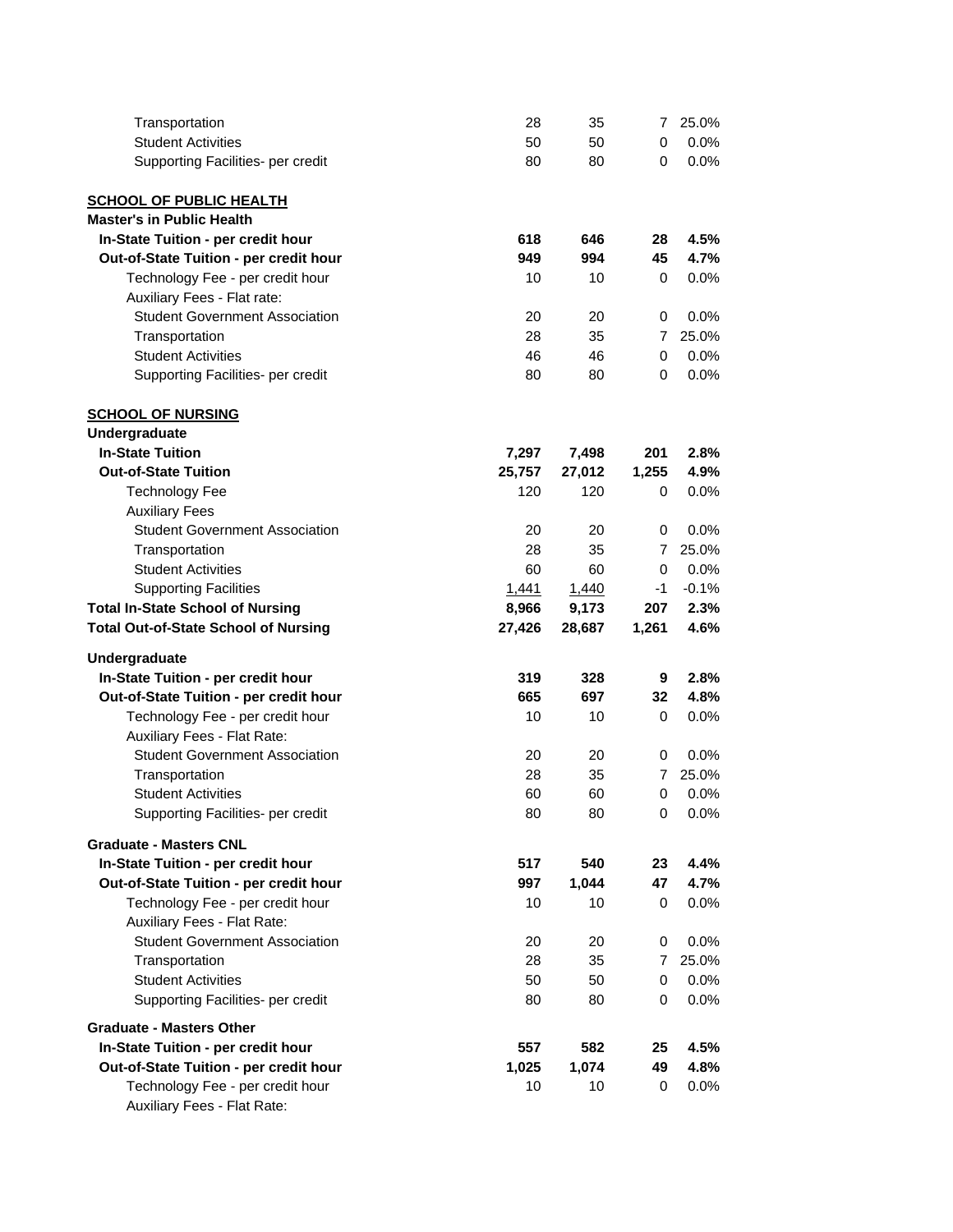| <b>Student Government Association</b>                                                           | 20               | 20               | 0                | 0.0%                    |
|-------------------------------------------------------------------------------------------------|------------------|------------------|------------------|-------------------------|
| Transportation                                                                                  | 28               | 35               | $\overline{7}$   | 25.0%                   |
| <b>Student Activities</b>                                                                       | 50               | 50               | 0                | 0.0%                    |
| Supporting Facilities- per credit                                                               | 80               | 80               | 0                | 0.0%                    |
| <b>Graduate - Ph D</b>                                                                          |                  |                  |                  |                         |
| In-State Tuition - per credit hour                                                              | 575              | 601              | 26               | 4.5%                    |
| Out-of-State Tuition - per credit hour                                                          | 1,025            | 1,074            | 49               | 4.8%                    |
| Technology Fee - per credit hour                                                                | 10               | 10               | 0                | $0.0\%$                 |
| Auxiliary Fees - Flat Rate:                                                                     |                  |                  |                  |                         |
| <b>Student Government Association</b>                                                           | 20               | 20               | 0                | 0.0%                    |
| Transportation                                                                                  | 28               | 35               | 7                | 25.0%                   |
| <b>Student Activities</b>                                                                       | 50               | 50               | 0                | 0.0%                    |
| Supporting Facilities- per credit                                                               | 80               | 80               | 0                | $0.0\%$                 |
| <b>Nursing DNP</b>                                                                              |                  |                  |                  |                         |
| In-State Tuition - per credit hour                                                              | 575              | 601              | 26               | 4.5%                    |
| Out-of-State Tuition - per credit hour                                                          | 1,025            | 1,074            | 49               | 4.8%                    |
| Technology Fee - per credit hour                                                                | 10               | 10               | 0                | $0.0\%$                 |
| Auxiliary Fees - Flat Rate:                                                                     |                  |                  |                  |                         |
| <b>Student Government Association</b>                                                           | 20               | 20               | 0                | 0.0%                    |
| Transportation                                                                                  | 28               | 35               | $\overline{7}$   | 25.0%                   |
| <b>Student Activities</b>                                                                       | 50               | 50               | 0                | 0.0%                    |
| Supporting Facilities- per credit                                                               | 80               | 80               | 0                | 0.0%                    |
| <b>SCHOOL OF PHARMACY</b>                                                                       |                  |                  |                  |                         |
| <b>Pharmacy D Program</b>                                                                       |                  |                  |                  |                         |
|                                                                                                 |                  |                  |                  |                         |
| <b>In-State Tuition</b>                                                                         |                  |                  | 866              | 4.9%                    |
|                                                                                                 | 17,805           | 18,671           |                  |                         |
| <b>Out-of-State Tuition</b>                                                                     | 32,757<br>120    | 34,370<br>120    | 1,613<br>0       | 4.9%<br>$0.0\%$         |
| <b>Technology Fee</b>                                                                           |                  |                  |                  |                         |
| <b>Auxiliary Fees</b>                                                                           |                  | 20               | 0                |                         |
| <b>Student Government Association</b>                                                           | 20               |                  | 7                | 0.0%<br>25.0%           |
| Transportation                                                                                  | 28<br>67         | 35               | 0                |                         |
| <b>Student Activities</b>                                                                       |                  | 67               |                  | 0.0%                    |
| <b>Supporting Facilities</b>                                                                    | 1,441            | 1,440            | $-1$             | $-0.1%$<br>4.5%         |
| <b>Total In-State School of Pharm D Program</b><br>Total Out-of-State School of Pharm D Program | 19,481<br>34,433 | 20,353<br>36,052 | 872<br>1,619     | 4.7%                    |
|                                                                                                 |                  |                  |                  |                         |
| <b>Graduate - Masters</b>                                                                       |                  |                  |                  |                         |
| In-State Tuition - per credit hour                                                              | 527              | 551              | 24               | 4.6%                    |
| Out-of-State Tuition - per credit hour                                                          | 946              | 991              | 45               | 4.8%                    |
| Technology Fee - per credit hour                                                                | 10               | 10               | 0                | 0.0%                    |
| Auxiliary Fees - Flat Rate:                                                                     |                  |                  |                  |                         |
| <b>Student Government Association</b>                                                           | 20               | 20               | 0                | 0.0%                    |
| Transportation                                                                                  | 28               | 35               | $\overline{7}$   | 25.0%                   |
| <b>Student Activities</b><br>Supporting Facilities- per credit                                  | 46<br>80         | 46<br>80         | $\mathbf 0$<br>0 | 0.0%<br>0.0%            |
|                                                                                                 |                  |                  |                  |                         |
| <b>Graduate - Ph D</b>                                                                          |                  |                  |                  |                         |
| In-State Tuition - per credit hour                                                              | 440              | 459              | 19               |                         |
| Out-of-State Tuition - per credit hour<br>Technology Fee - per credit hour                      | 773<br>10        | 809<br>10        | 36<br>0          | 4.3%<br>4.7%<br>$0.0\%$ |